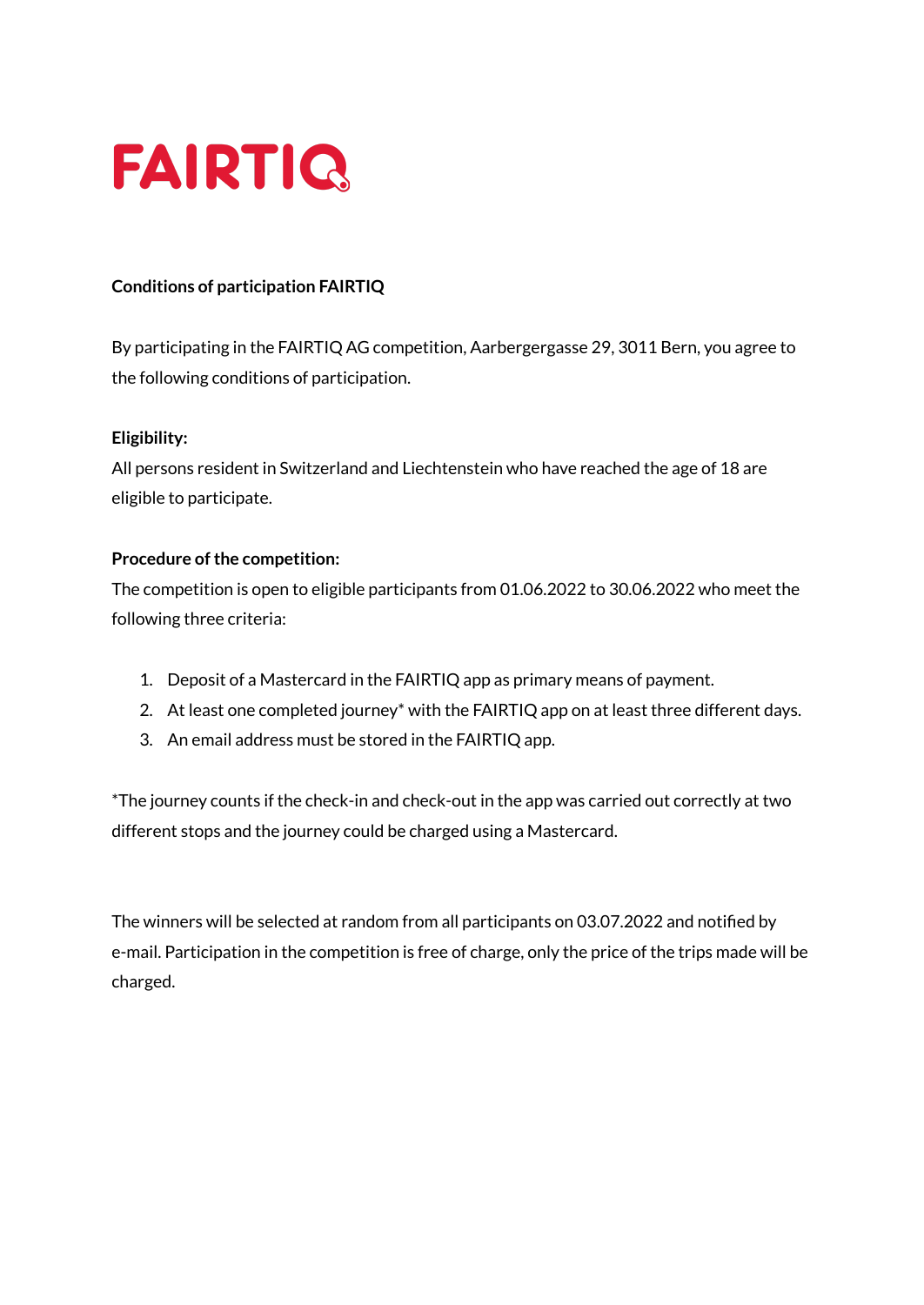**Prizes:**

### **1) Main prize - 1 winner (worth CHF 3'700):**

- A Priceless(r) VIP Experience at the Zurich Openair for four people.
- $\bullet$  VIP day tickets for you and 3 friends\*
- Access to the Mastercard VIP area with the best view of the main stage, incl. free basic soft drinks
- Access to the Mastercard Platform in the Tent Stage with its own bar and WC
- Food and drink voucher to the value of 500.
- Overnight stay for 4 persons in Zurich
- Free public transport to and from your home and the Zurich Openair

# **2) 2-31st prize - 30 winners / 60 VIP tickets (worth CHF 15,000):**

- VIP day ticket for two to the Zurich Openair
- VIP tickets for two\*
- Access to the Mastercard VIP area with best view of the main stage, incl. free basic soft drinks
- Access to the Mastercard platform in the Tent Stage with its own bar and WC

# **3) 32nd-62nd prize - 30 winners / 60 day tickets (worth CHF 7'000):**

- Day tickets for two to the Zurich Openair
- Day ticket for two
- Access to the Mastercard platform in the Tent Stage with its own bar and WC

# **\*The VIP tickets are not valid for the following festival days:**

**- Thursday, 25.08.2022**

**- Saturday, 27.08.2022**